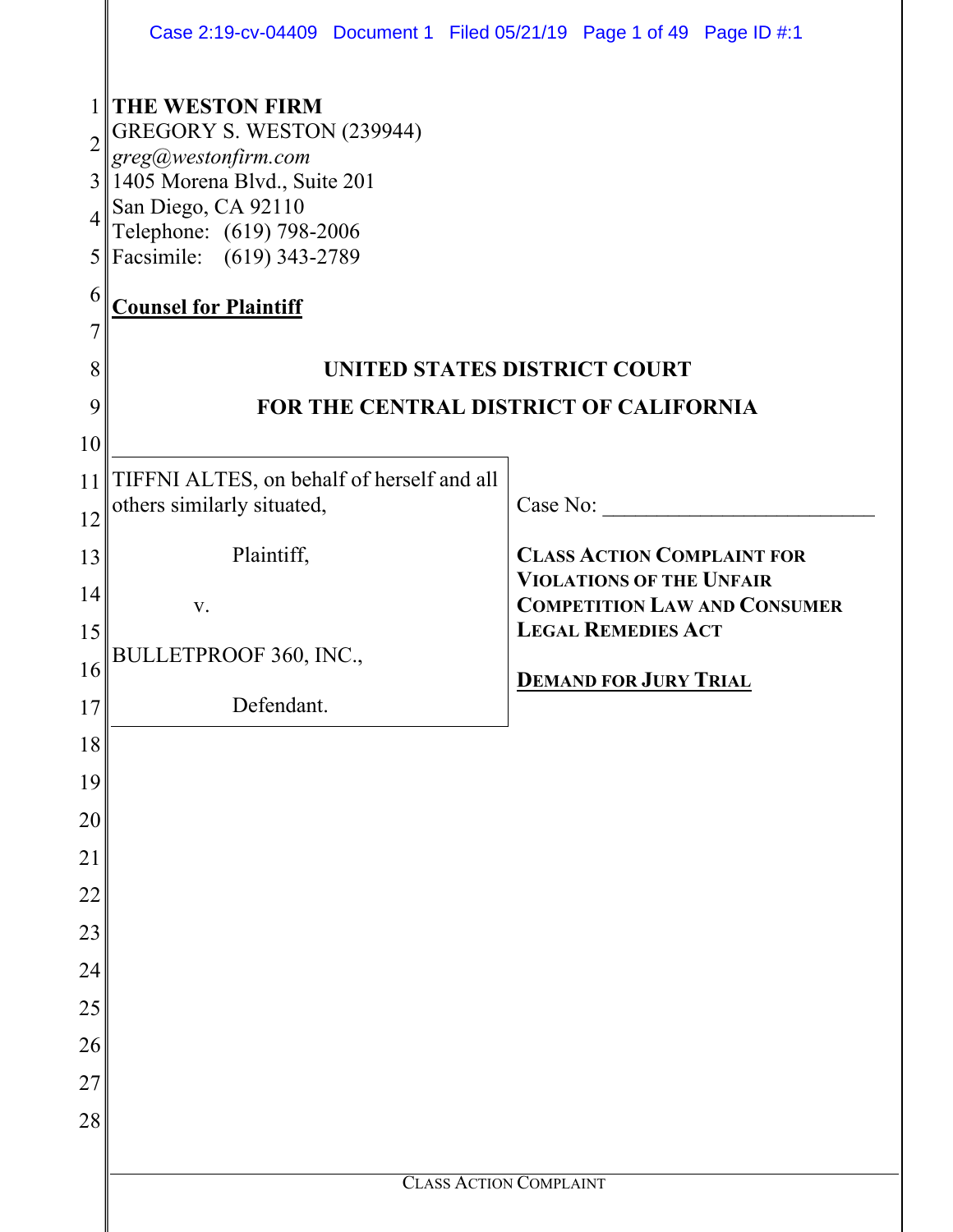1

# **TABLE OF CONTENTS**

| $\overline{2}$      | $\mathbf{I}$ . |                                                                         |
|---------------------|----------------|-------------------------------------------------------------------------|
| 3                   | II.            |                                                                         |
| $\overline{4}$      | Ш.             |                                                                         |
| 5                   | IV.            |                                                                         |
| 6                   | V.             |                                                                         |
|                     | VI.            |                                                                         |
| $\overline{7}$<br>8 | VII.           | Bulletproof Fails to Contain the Required Warnings for Over the Counter |
| 9                   | VIII.          |                                                                         |
| 10                  | IX.            | Bulletproof + Collagen Protein Makes Unauthorized Nutrient Content      |
| 11                  | Χ.             |                                                                         |
| 12                  | XI.            |                                                                         |
| 13                  | XII.           |                                                                         |
| 14                  | XIII.          |                                                                         |
| 15                  |                |                                                                         |
| 16                  |                |                                                                         |
| 17                  |                |                                                                         |
| 18                  | XV.            |                                                                         |
| 19                  |                |                                                                         |
| 20                  |                |                                                                         |
| 21                  |                |                                                                         |
| 22                  |                |                                                                         |
| 23                  |                |                                                                         |
| 24                  |                |                                                                         |
| 25                  |                |                                                                         |
| 26                  |                |                                                                         |
| 27                  |                |                                                                         |
| 28                  |                |                                                                         |
|                     |                |                                                                         |
|                     |                | 1<br><b>CLASS ACTION COMPLAINT</b>                                      |
|                     |                |                                                                         |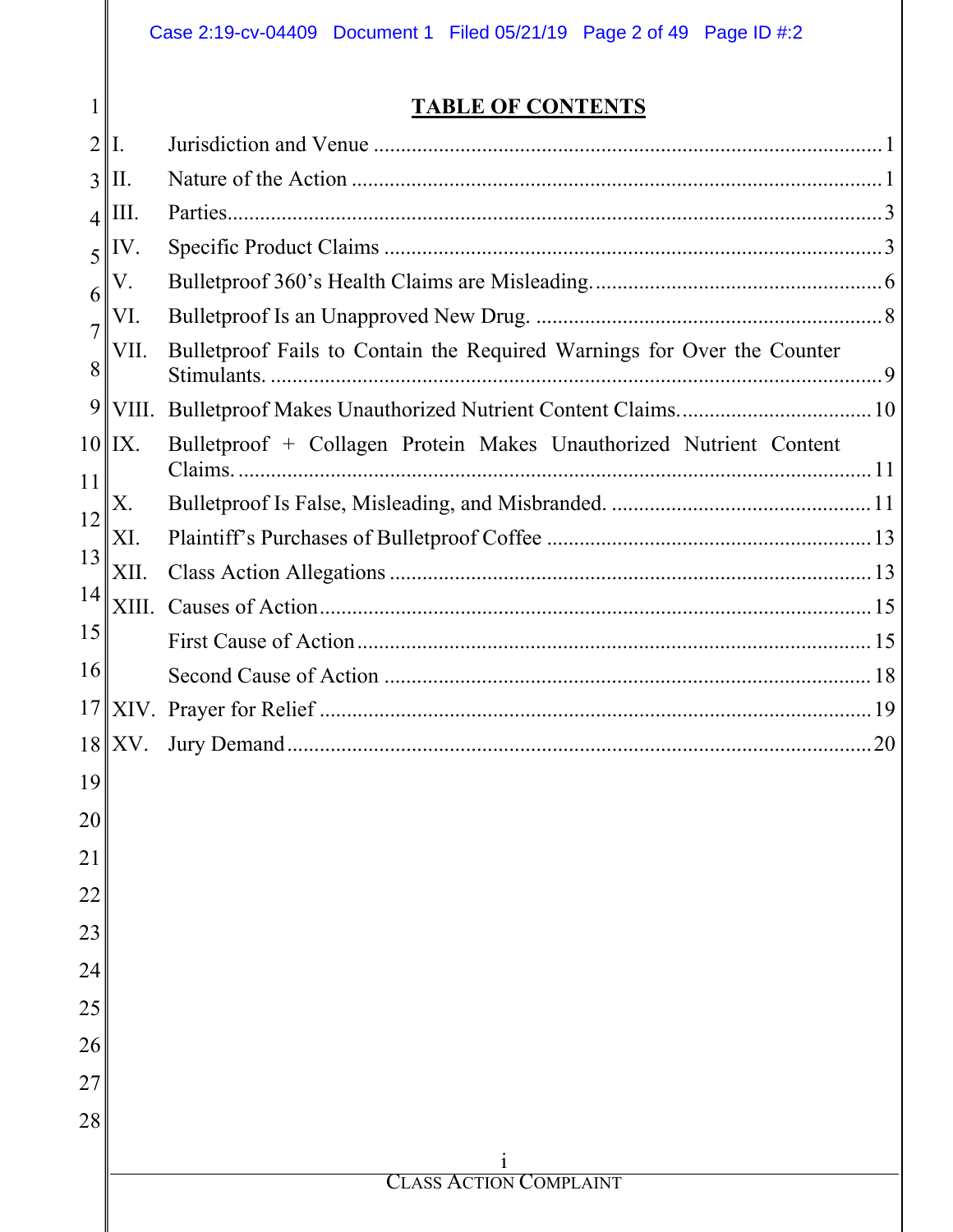Case 2:19-cv-04409 Document 1 Filed 05/21/19 Page 3 of 49 Page ID #:3

1 2 3 4 Plaintiff Tiffni Altes, on behalf of herself, all others similarly situated, and the general public, by and through her undersigned counsel, hereby sues Bulletproof 360, Inc. ("Defendant" or "Bulletproof 360") and upon information and belief and investigation of counsel, alleges as follows:

5

#### **I. JURISDICTION AND VENUE**

6 7 8 9 10 of which Defendant resides. 1. The Court has original jurisdiction over this action under 28 U.S.C. § 1332(d)(2) (The Class Action Fairness Act) because the matter in controversy exceeds the sum or value of \$5,000,000 exclusive of interest and costs and because more than two-thirds of the members of the class defined herein reside in states other than the state

11 12 13 acts and transactions giving rise to this action occurred in this District and Defendant: (1) 14 is authorized to conduct business in this District and has intentionally availed itself of the 15 16 District; and (2) is subject to personal jurisdiction in this District. 2. Venue is proper in this Court pursuant to 28 U.S.C. § 1391 because Plaintiff Tiffni Altes suffered injuries as a result of Defendant's acts in this District, many of the laws and markets of this District through the distribution and sale of its products in this

17

### **II. NATURE OF THE ACTION**

18 19 20 butter and coconut oil extract, and includes an extraordinary amount of saturated fat, in a 21 3. Defendant manufactures, markets, distributes, and sells the Bulletproof Cold Brew Coffee. Bulletproof Cold Brew Coffee is coffee with a large amount of added quantity that increases risk of heart disease.<sup>1</sup>

22 23 24 4. Bulletproof Cold Brew products are widely-distributed and can be found at stores such as Target and Ralph's. According to the company's press release, they are the

25

 $\overline{a}$ 

26 27 <sup>1</sup> Tokle, et al. *Rise in Serum Lipids After Dietary Incorporation of "Bulletproof Coffee."* 9 J. OF CLINICAL LIPIDOLOGY, 462 (June 2015), *available at* https://www.lipidjournal.com/article/S1933-2874(15)00170-1/pdf.

28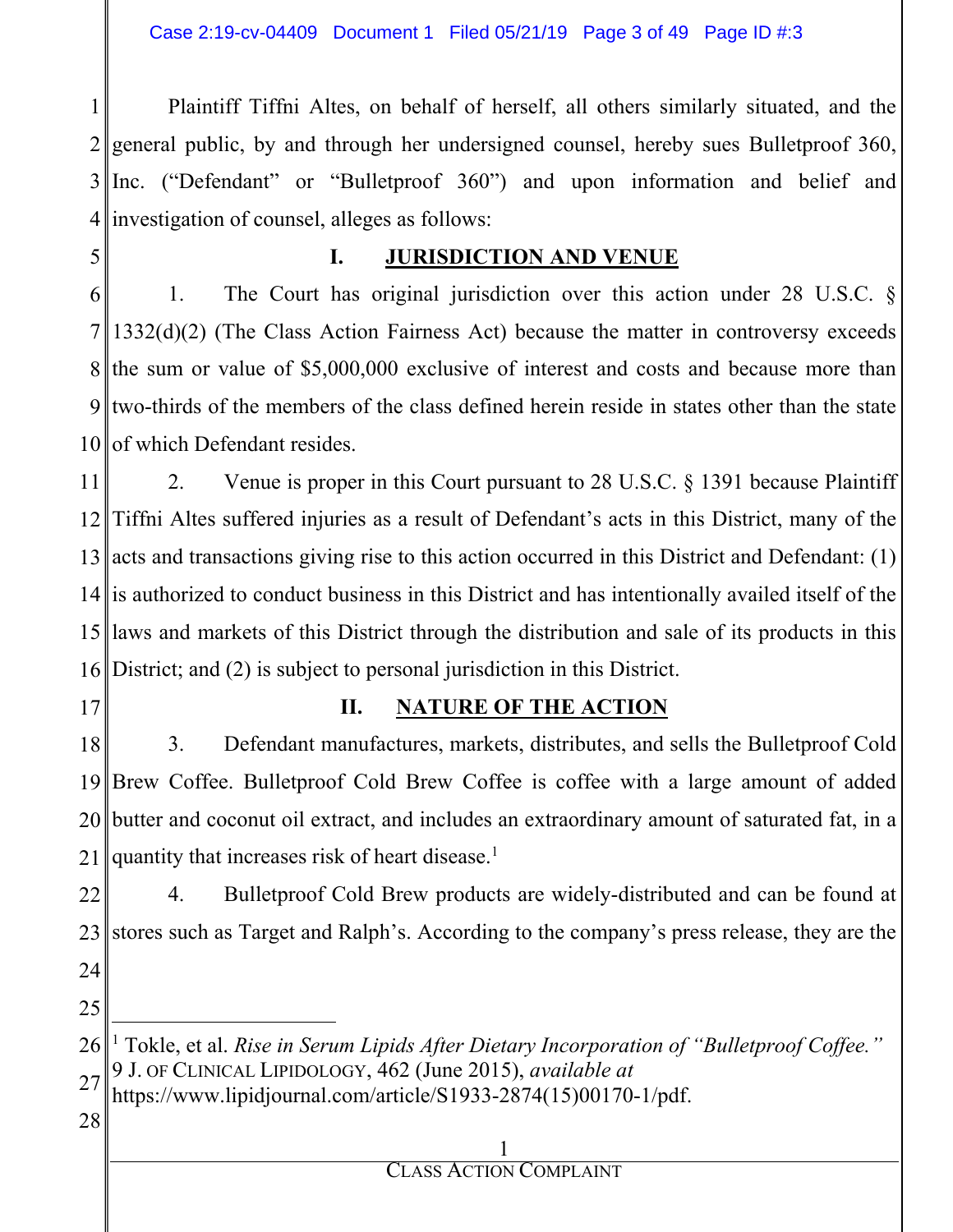1 best-selling ready-to-drink coffee products at Whole Foods and Sprouts. This popularity, 2 however, is driven by Defendant's unlawful and fraudulent claims.

3 4∥ 5 5. Bulletproof 360 was founded by and is led by David Asprey. Mr. Asprey calls himself the "Father of Biohacking and New York Times bestselling science author," though he has "no medical degree or nutritional training,"

Asprey happily shares his opinion on how often men should ejaculate (once a week, but have sex more often) and how long they should sleep (six hours is good; eight hours is too much). He thinks you should go to Burning Man (because it'll activate your creativity) and stop eating kale (because it contains trace amounts of oxalic acid).<sup>2</sup>

 $10$ ||Indeed,

6

7

8

9

11 12 13 Asprey dreams of a world where, instead of deferring to medical experts and profit-driven drug companies, we become experts in our own systems and experiment on them at will.

14 15 16 17 18 19 Unsurprisingly, this has made Asprey suspicious of regulation. "Regulation got us the food pyramid that causes heart disease, cancer, and diabetes in unprecedented numbers of people," he told me. "It got us an incredibly slow-to-innovate medical system that's now being disrupted. It is antihuman to tell someone that they do not have the choice to put whatever they want into their bodies. It's a basic human freedom. I think it's unethical that I need to spend \$150 and an hour of my life to get a permission slip to take a substance. There is no, no reason for that."

20

*Id.* 

21 22 23 6. Consistent with its founder's contempt for the FDA as "antihuman" and violating "basic human freedom," Bulletproof 360 casually ignores all FDA regulations in its marketing of the Bulletproof Cold Brew products, claiming they have positive

24

l

<sup>25</sup> 26 <sup>2</sup> Rachel Monroe, *The Bulletproof Coffee Founder Has Spent \$1 Million in His Quest to Live to 180*. Men's Health Magazine (January 23, 2019)

<sup>27</sup> *available at*: www.menshealth.com/health/a25902826/bulletproof-dave-aspreybiohacking/ (Accessed 21 May 2019).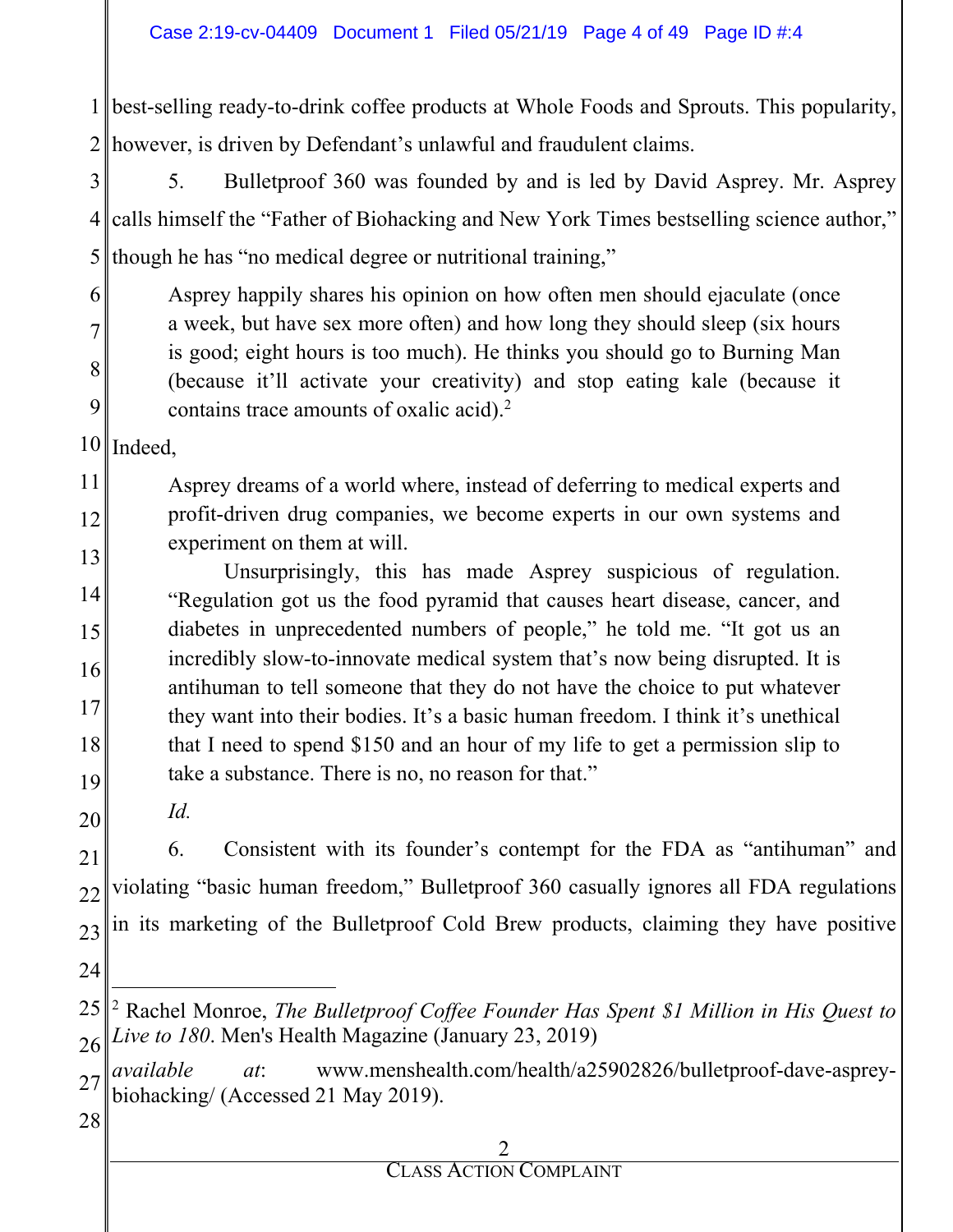medical benefits in a manner which requires FDA new drug approval. Defendant claims 2 that Bulletproof Cold Brew Coffee products are intended to diagnose, treat, cure, or prevent disease, and to affect the structure and function of the body, rendering the products unapproved new drugs.

5 6 nutrient content claims. 7. The products also fail to comply with several FDA regulations governing

7 8 9 compelling Defendant to, *inter alia*: (1) cease marketing and selling Bulletproof Cold 10 Brew using the false, misleading, deceptive, and unconscionable tactics complained of 11 herein; (2) conduct a corrective advertising campaign; (3) destroy all misleading and 12 13 actual damages, and punitive damages to the extent permitted under the law; and (5) pay 14 costs, expenses, and reasonable attorney fees. 8. This action is brought to remedy Defendant's unfair, deceptive, and unlawful conduct. On behalf of the class defined herein, Plaintiff seeks an order deceptive materials and products; (4) award Plaintiff and the Class members restitution,

15

## **III. PARTIES**

16 17 9. Plaintiff Tiffni Altes is a resident of Los Angeles County who purchased Bulletproof Coffee during the Class Period.

18 19 20 10. Defendant Bulletproof 360, Inc. is a Delaware corporation with its principal place of business in Seattle, Washington. Bulletproof 360, Inc. markets, distributes, and sells the Bulletproof Cold Brew products in California.

21

24

25

# **IV. SPECIFIC PRODUCT CLAIMS**

22 23 11. Bulletproof Cold Brew Coffee comes in "Original," "Caramel," "Vanilla," and "Mocha." Each flavor includes the following claims on the label:

- "Rainforest Alliance Certified";
	- "Brain Octane Oil";
- 26 • "Fuel to Sustain Your Mind and Body";
- 27 "0g Sugar";
- 28 "Lasting Energy";

3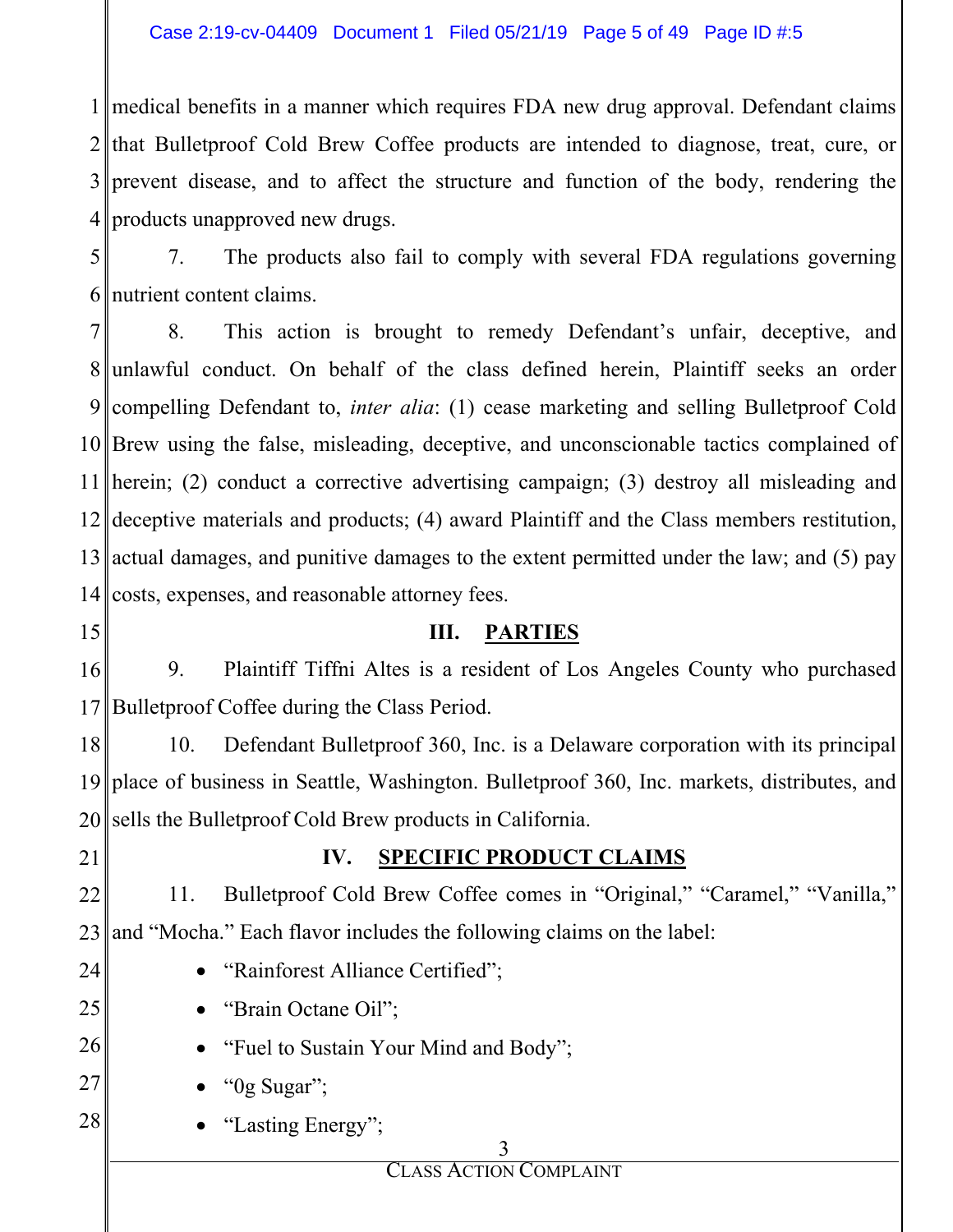- x "Fewer Cravings [¶] Brain Octane Oil Powers Your Brain and Curbs Snack Attacks"
- x "It's clean coffee certified to be free of 27 energy-sapping toxins, plus grassfed butter and Bulletproof Brain Octane Oil—extracted from the most potent part of the coconut—to power your brain and body and give you steady, all day energy."

 Punch." 12. In addition, Bulletproof Cold Brew Coffee + Collagen Protein comes in "Original," "Dark Chocolate," and "Vanilla Latte" flavors. Each flavor adds an additional claim: "Essential for Hair, Skin & Nails [¶] 15g of Collagen Protein Pack a Beautiful

13. The product labels appear as follows:



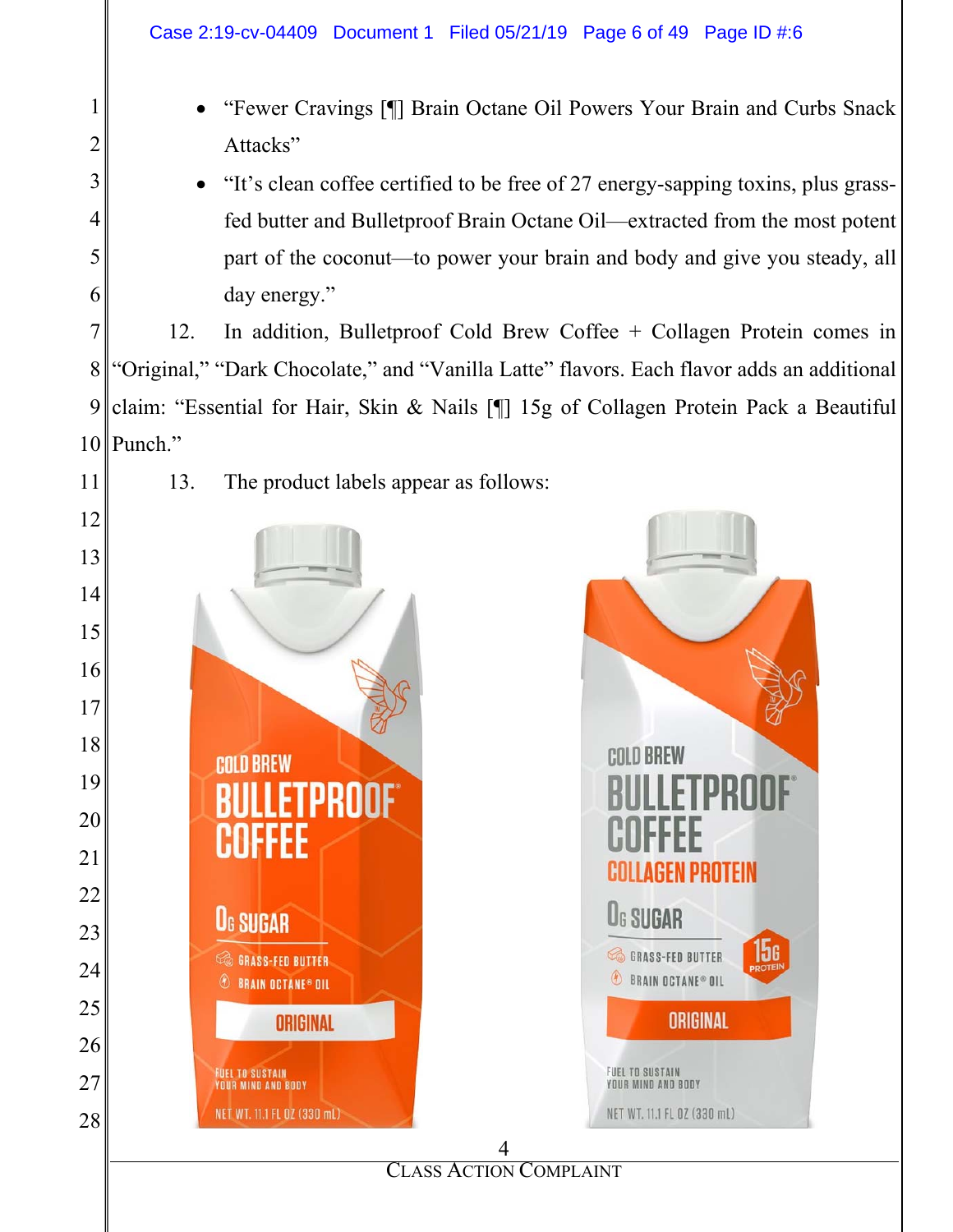#### Case 2:19-cv-04409 Document 1 Filed 05/21/19 Page 7 of 49 Page ID #:7

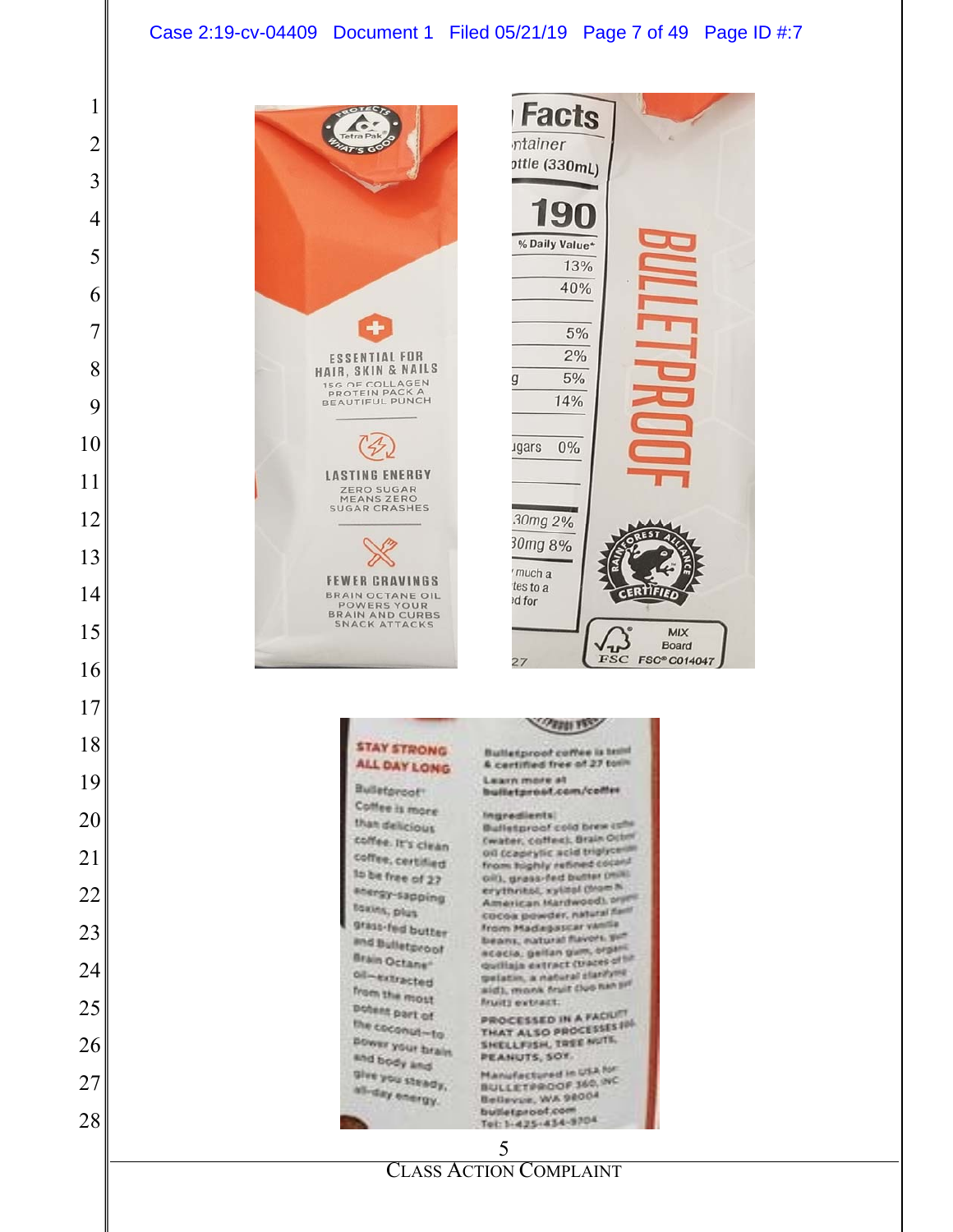Case 2:19-cv-04409 Document 1 Filed 05/21/19 Page 8 of 49 Page ID #:8

1 2 14. The Bulletproof Cold Brew Coffee label also refers consumers to the product website, bulletproofcoffee.com, which includes the following claims:

- 3 4 5 • "Our cold brew packs a punch. Made with clean beans and infused with Brain Octane® Oil and grass-fed butter, this zero-sugar cold brew gives you enough energy and focus to feel like a boss all day long."
- 6 7 8 9 • "CERTIFIED CLEAN COFFEE Not all coffee is created equal. The best coffee is clean. Free of energy-sapping mold toxins that slow you down. Our beans are farmed, screened, and tested to be free of 27 common toxins to keep you mentally and physically feeling your best."
- 10 11 12 • "BRAIN OCTANE OIL Completely flavorless and totally satisfying, this oil is extracted from the most potent part of the coconut. It gives your body what it needs—efficient high-energy fuel to power your body."
- 13 14 15 x "GRASS-FED BUTTER Butter from grass-fed cows is higher in butyrate, a fatty acid that aids in digestion as well as Vitamin K2, which helps push the calcium to your bones—not your arteries."
- 16

# **V. BULLETPROOF 360'S HEALTH CLAIMS ARE MISLEADING.**

17 18 19 15. The claims made by Defendant on the Bulletproof Cold Brew Coffee product labels and website imply that the products are a healthy alternative to regular coffee.

20 16. However, these claims are deceptive and misleading.

21 22 23 toxins to keep you mentally and physically feeling your best." 17. For example, Defendant claims that "not all coffee is created equal," and that Bulletproof's coffee "beans are farmed, screened, and tested to be free of 27 common

| 24 |                               |
|----|-------------------------------|
| 25 |                               |
| 26 |                               |
| 27 |                               |
| 28 |                               |
|    |                               |
|    | <b>CLASS ACTION COMPLAINT</b> |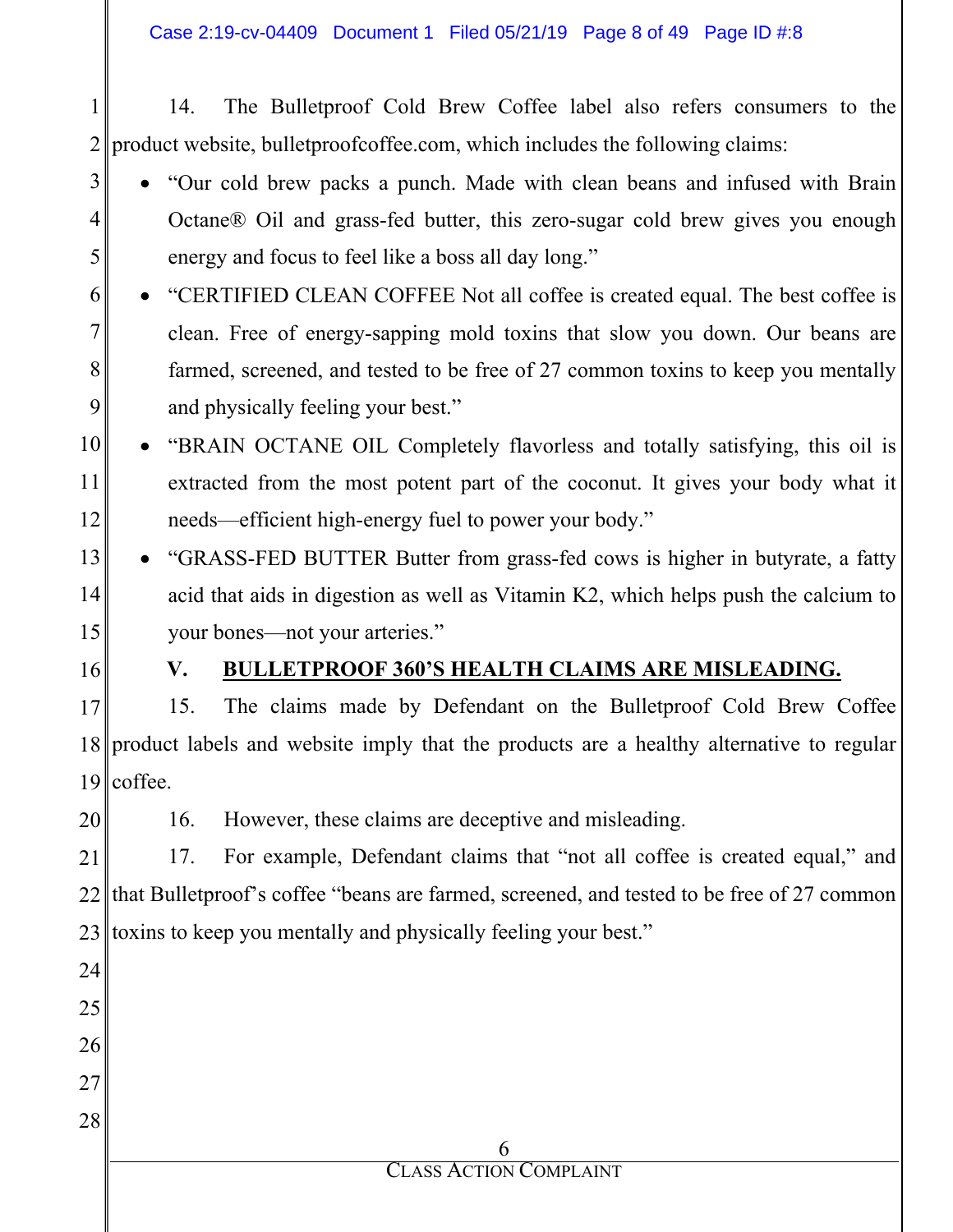Case 2:19-cv-04409 Document 1 Filed 05/21/19 Page 9 of 49 Page ID #:9

1 2 that "coffee intake does not represent a potential risk for consumers with respect to 3 18. While mycotoxins may be present in some coffee beans, studies have shown individual mycotoxin contamination."3

4 5 health risks, regular coffee consumption has been shown to be "inversely associated with 6 total and cause-specific mortality."<sup>4</sup> 19. Contrary to Defendant's implication that consuming regular coffee results in

7 8 9 20. Further, Defendant claims that consuming its "Brain Octane Oil," which is a medium chain triglyceride oil ("MCT oil"),<sup>5</sup> will result in "fewer cravings," "curb<sup>[]</sup> snack attacks," and "power your brain."

10 11 saturated fat. The FDA recommends consumers limit their saturated fat consumption to 12 20g per day, meaning a single bottle of Bulletproof Cold Brew Coffee contains 40% of 13 the daily value recommended by the FDA. The American Heart Association ("AHA") 14 recommends consumers limit their saturated fat consumption to 13g per day.<sup>6</sup> 21. Moreover, a single bottle of Bulletproof Cold Brew Coffee contains 8g of

7 CLASS ACTION COMPLAINT 15 16 17 18 19 20 21 22 23 24 25 26 27 28  $\overline{a}$ 3 Garcia-Moralega, et al., *Analysis of mycotoxins in coffee and risk assessment in Spanish adolescents and adults*. 86 FOOD AND CHEMICAL TOXICOLOGY 225-233 (2015). 4 Freedman, et al. *Association of Coffee Drinking with Total and Cause Specific Mortality*. 366 N. ENGL. J. MED. 1891-1904 (2012). 5 Brain Octane vs. MCT Oil: What's The Difference?, *Bulletproof Blog.* Available at: https://blog.bulletproof.com/the-definitive-guide-to-mcts/ (Accessed 21 May 2019). 6 American Heart Association, *Saturated Fat*; Available at: https://www.heart.org/en/healthy-living/healthy-eating/eat-smart/fats/saturated-fats (Accessed 21 May 2019).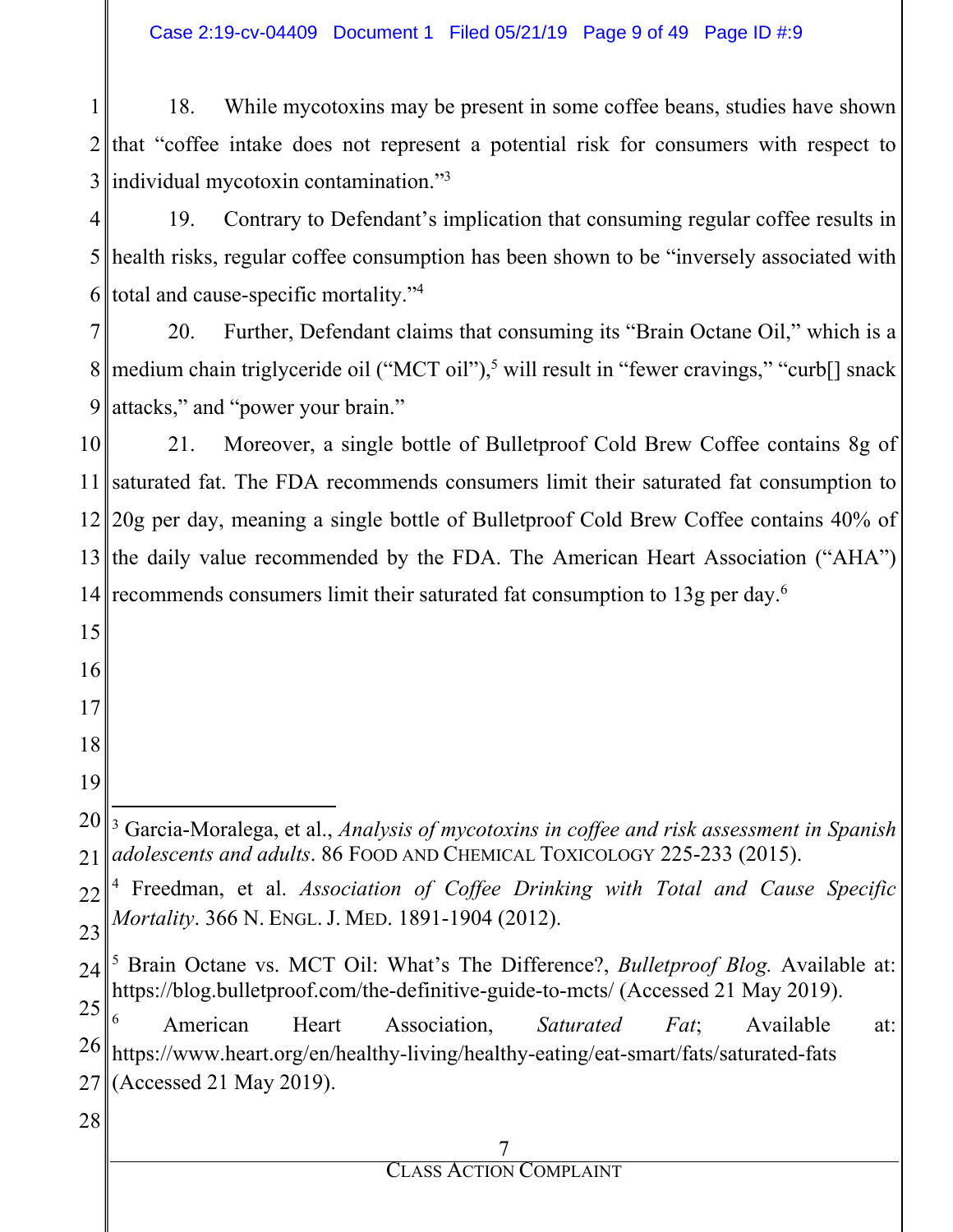Case 2:19-cv-04409 Document 1 Filed 05/21/19 Page 10 of 49 Page ID #:10

1 2 3 4 AHA. 22. The average American adult obtains approximately 10.9% of their calories from saturated fat.<sup>7</sup> Based on a 2,000-calorie diet, this equates to about 24.2g of saturated fat daily, which is significantly more that the amounts recommended by the FDA and

5 6 23. Thus, most Americans seeking to improve their health would not benefit from consuming Bulletproof Cold Brew products due to their high saturated fat content.

7

### **VI. BULLETPROOF IS AN UNAPPROVED NEW DRUG.**

8 9 24. The Bulletproof Cold Brew Coffee label makes at least the following drug claims:

- 10 11 x "Fewer Cravings [¶] Brain Octane Oil **Powers Your Brain** and **Curbs Snack Attacks.**"
- 12 13 14 **EXAIN OCTANE OIL Completely flavorless and totally satisfying, this oil** is extracted from the most **potent** part of the coconut. It gives your body what **it needs—efficient high-energy fuel** to power your body."
- 15 16 17 x "Our cold brew packs a punch. Made with clean beans and infused with Brain Octane® Oil and grass-fed butter, this zero-sugar cold brew gives you enough energy and **focus** to feel like a boss all day long."

18 19<sup>1</sup> 1 are FDA Warning Letters relating to similar claims that the FDA considers to be "drug" 20 25. The FDA recognizes such claims as drug claims. Attached hereto as **Exhibit**  claims."

21 22 23 26. Bulletproof Cold Brew Coffee is not generally recognized, among experts qualified by scientific training and experience to evaluate the safety and effectiveness of drugs, as safe and effective for use under the condition recommended by its labeling.

24

-

25 26 27 intakes-and-recommended-shifts/#callout-solidfats (Accessed 21 May 2019). 7 U.S. Dept. of Health and Human Services and U.S. Dept. of Agriculture, *2015–2020 Dietary Guidelines for Americans*. 8th Edition. December 2015. Available at: https://health.gov/dietaryguidelines/2015/guidelines/chapter-2/a-closer-look-at-current-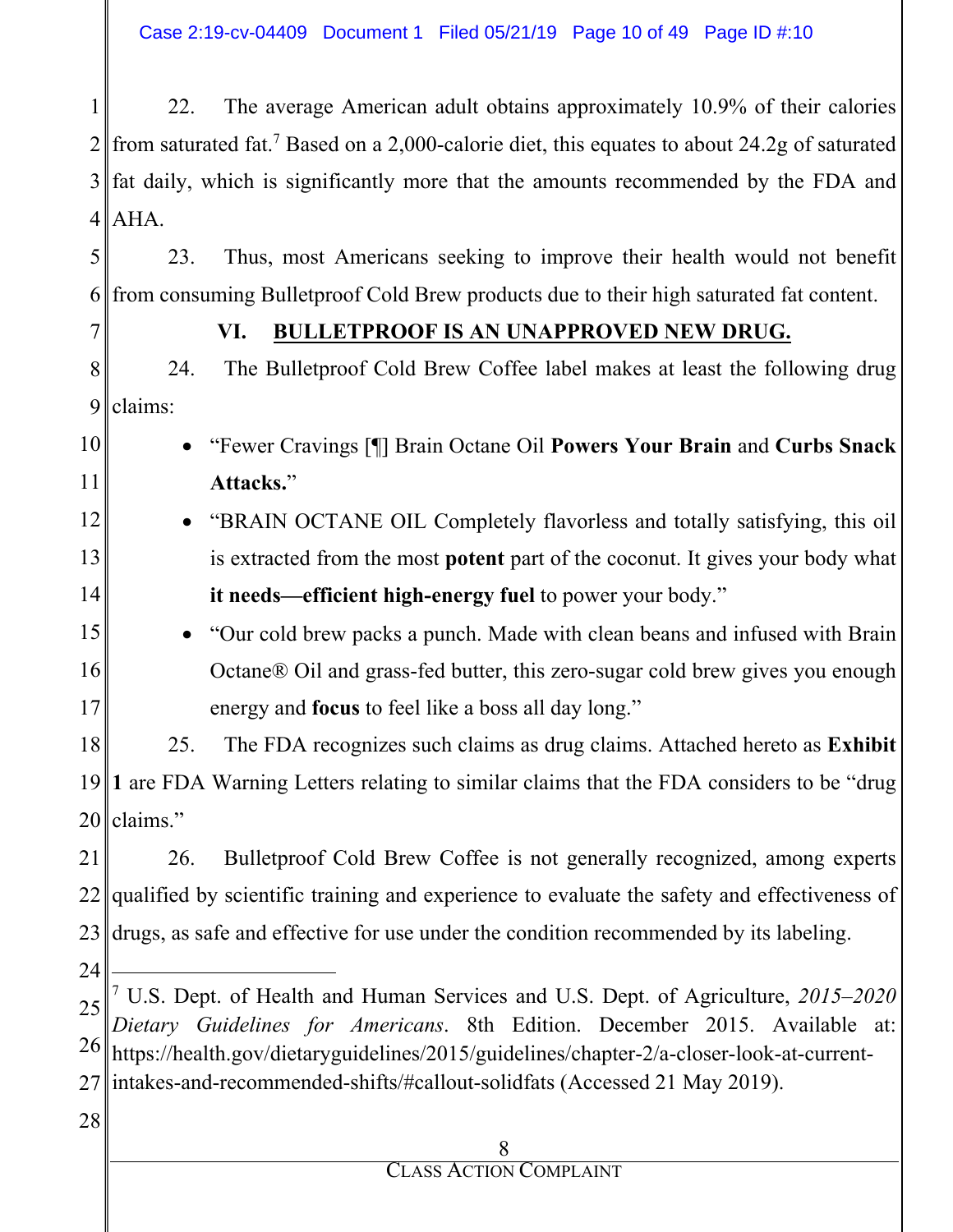Case 2:19-cv-04409 Document 1 Filed 05/21/19 Page 11 of 49 Page ID #:11

1 2 3 27. "No person shall introduce or deliver for introduction into interstate commerce any new drug . . ." without approval by the FDA. 21 U.S.C § 355(a); *see also* 21 U.S.C. § 331(d).

4 5 6 28. Defendant's failure to comply with the FDA regulations its CEO ridicules as "antihuman" endangers the health of its customers, and further gives it an unfair advantage over competitors that do comply with state and federal law.

7 8 9 10 relationship of any nutrient to a disease or a health-related condition. 29. In addition, Bulletproof Cold Brew Coffee products are misbranded because they are foods intended for human consumption which are offered for sale and for which a claim is made on the labeling which expressly and by implication characterizes the

11 12 30. The Bulletproof Cold Brew Coffee products do not qualify for the reduced level of regulation applicable to certain nutrition supplement products for several reasons:

13 14 15 16 17 a. The website and labels neither describe the role of any nutrient or dietary ingredient intended to affect the structure or function in humans, characterize the documented mechanism by which any nutrient or dietary ingredient acts to maintain such structure or function, nor describes general well-being from consumption of any nutrient or dietary ingredient. 21 U.S.C.  $\S 343(r)(6)(A)$ .

18 19 b. The claims on the website and labels do not relate to any classical nutrient deficiency. 21 U.S.C. § 343(r)(6)(A).

20 21 31. California similarly prohibits the sale of unapproved new drugs. Cal. Health & Saf. Code § 111550(a)(1).

#### 22 23 **VII. BULLETPROOF FAILS TO CONTAIN THE REQUIRED WARNINGS FOR OVER THE COUNTER STIMULANTS.**

24 25 32. "Stimulant" means a "drug which helps restore mental alertness or wakefulness during fatigue or drowsiness." 21 C.F.R. § 340.3.

26 27 33. Defendant's claims render the Bulletproof Cold Brew products over-thecounter stimulant drugs:

28 "Brain Octane Oil Powers Your Brain"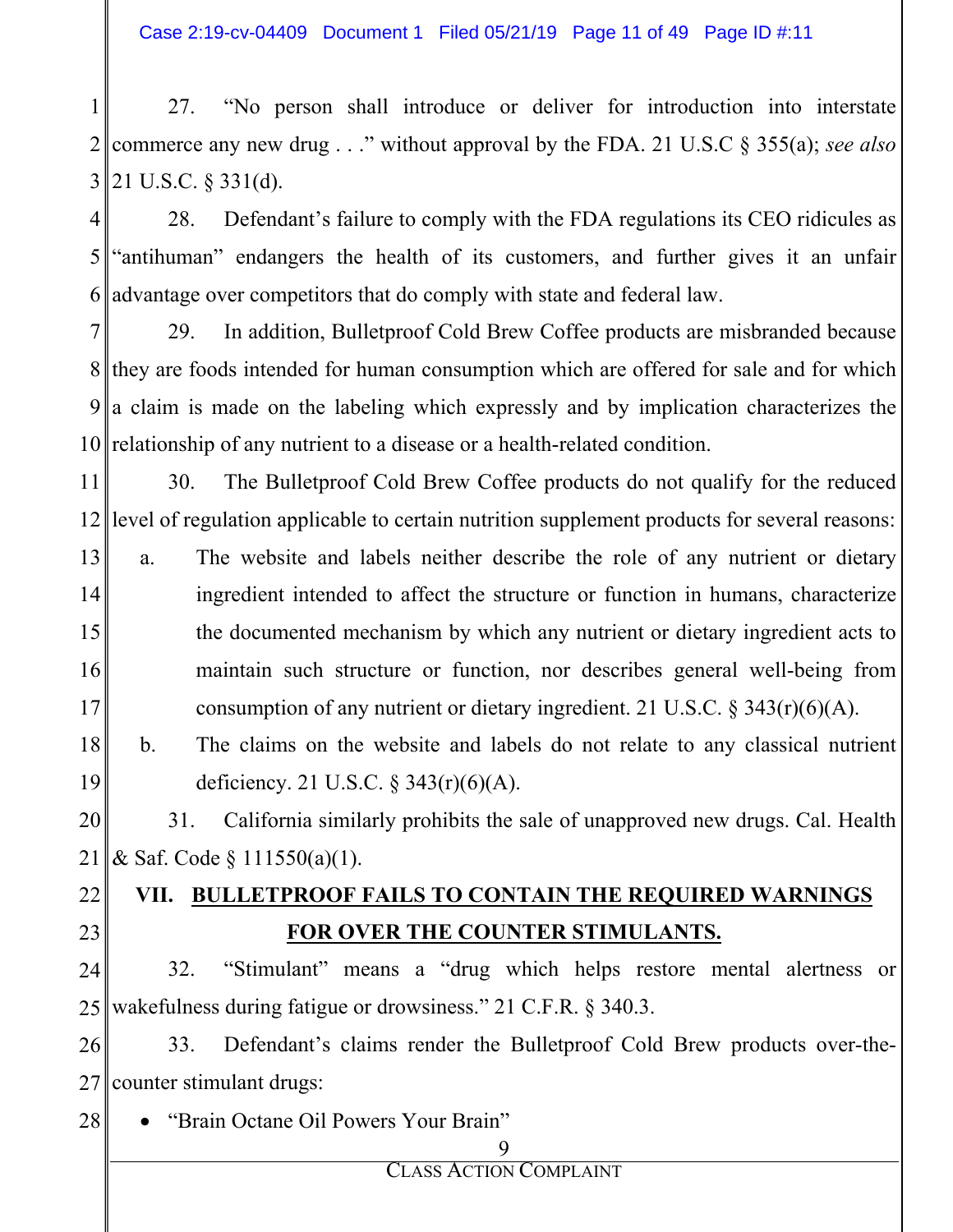x "this zero-sugar cold brew gives you enough energy and focus to feel like a boss all day long."

3 4 administration is generally recognized as safe and effective and is not misbranded if it 5 meets each of the conditions in this part and each of the general conditions established in 6 34. "An over-the-counter stimulant drug product in a form suitable for oral  $\frac{1}{2}$  \$ 330.1." 21 C.F.R. § 340.1(a).

7 8 9 35. Here, Defendant fails to meet any of the requirements identified in 21 C.F.R. §§ 330.1 & 340.50, and the Bulletproof Cold Brew products are therefore not generally recognized as safe and effective and are misbranded.

#### 10 11 **VIII. BULLETPROOF MAKES UNAUTHORIZED NUTRIENT CONTENT CLAIMS.**

12 13 may not be made on the label or in labeling of foods unless the claim is made in 14 15 16 e.g., 'low sodium' or 'contains 100 calories.'" 21 C.F.R. § 101.13(b)(1). 36. "A claim that expressly or implicitly characterizes the level of a nutrient . . . accordance with this regulation . . . ." 21 C.F.R. § 101.13(b). "An expressed nutrient content claim is any direct statement about the level (or range) of a nutrient in the food,

17 18 milligrams (mg) of cholesterol, or 480 mg of sodium . . . per labeled serving . . . , **then**  19 20 **level is present in the food** as follows: 'See nutrition information for \_\_\_\_ content' with 21 22 37. "If a food . . . contains more than 13.0 g of fat, 4.0 g of saturated fat, 60 **that food must bear a statement disclosing that the nutrient exceeding the specified**  the blank filled in with the identity of the nutrient exceeding the specified level, e.g., 'See nutrition information for fat content." 21 C.F.R. § 101.13(h)(1).

23 24 25 26 contain a statement disclosing that the fat or saturated fat exceed the specified level. 38. Here, the Bulletproof Cold Brew products contain anywhere from 11-15g of fat, and 9-13g of saturated fat per labeled serving, far exceeding that threshold. Further, each label includes a nutrient content claim: "0g Sugar." Nevertheless, the labels fail to

27

1

2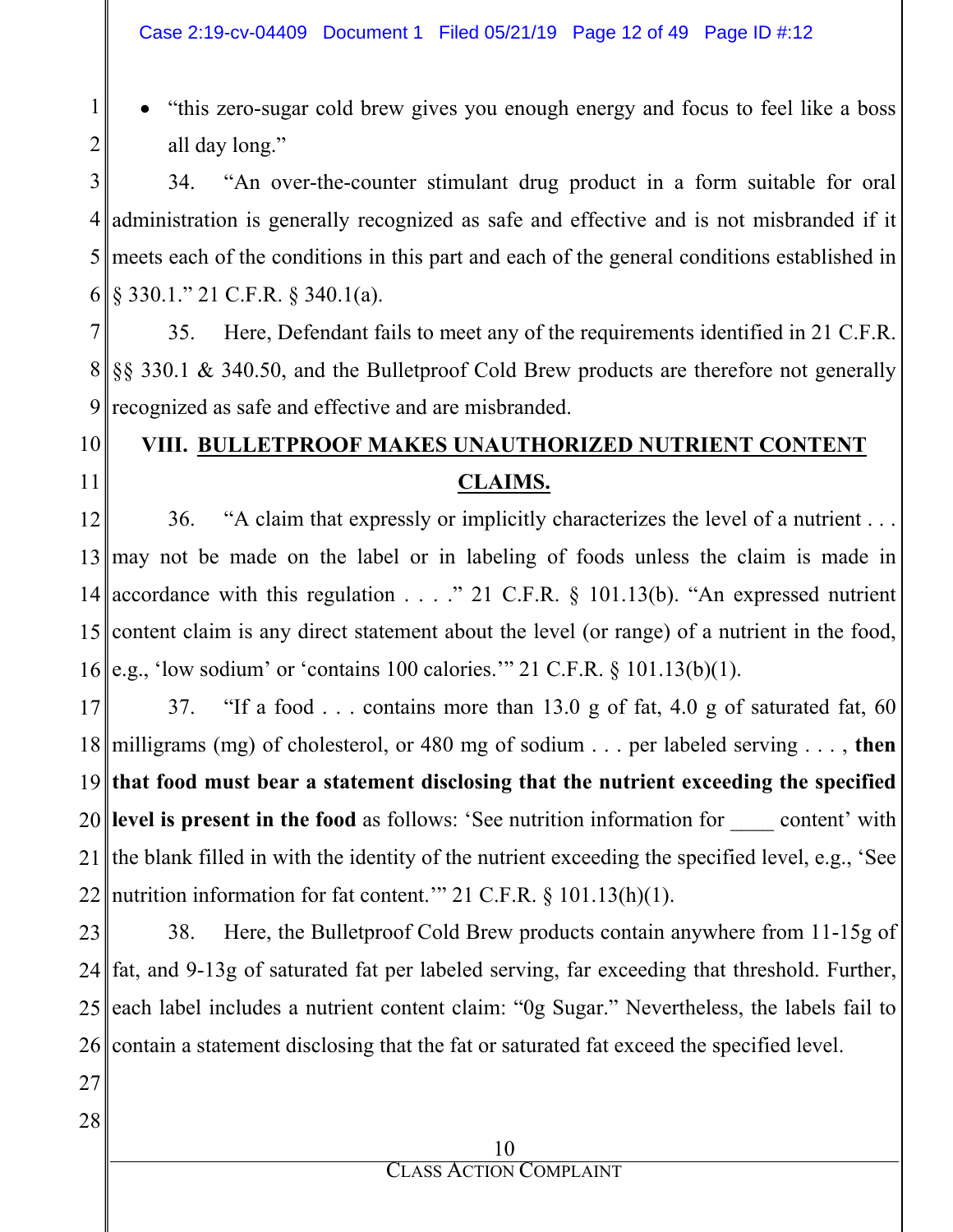# **IX. BULLETPROOF + COLLAGEN PROTEIN MAKES UNAUTHORIZED NUTRIENT CONTENT CLAIMS.**

3 4 5 6 7 8 39. In addition to the prior unlawful claims, Bulletproof Cold Brew + Collagen Protein also add "Essential for Hair, Skin & Nails 15g of Collagen Protein Pack a Beautiful Punch." However, there is no regulation that permits such a nutrient content claim, and its use is unlawful. Moreover, even if this claim were authorized, it would still require a disclosure statement regarding the high level of fat in the product. No such disclosure statement is made.

9

1

2

### **X. BULLETPROOF MAKES UNAUTHORIZED HEALTH CLAIMS.**

10 11 12 13 40. Products containing at least 4g per serving of saturated fat are "disqulaifi[ed] from making a health claim" unless they meet the exceptions identified in 21 C.F.R. § 101.14(e). The Bulletproof Coffee Cold Brew products contain 8g of saturated fat per serving and do not qualify for the exceptions identified in 21 C.F.R. § 101.14(e).

14 15 16 17 41. The Bulletproof website makes the following claim relating to heart health: "GRASS-FED BUTTER Butter from grass-fed cows is higher in butyrate, a fatty acid that aids in digestion as well as Vitamin K2, which helps push the calcium to your bones—not your arteries."

18 19 101.14(a)(1). 42. This claim constitutes a "health claim" within the meaning of 21 C.F.R. §

20  $211$ 22 43. Bulletproof 360 violated 21 C.F.R. § 101.14 because it made a claim relating to heart health despite containing disqualifying levels of saturated fat pursuant to 21 C.F.R. § 101.14(d) and (e).

23 24 25 26 27 28 44. The same claim is misleading as there is no evidence that "butter from grass fed cows" causes calcium to accumulate in the bones rather than the arteries. In fact, all types of butter are very high in saturated fat and result in increases in "bad" LDL blood cholesterol levels. Indeed, because butter is a highly refined source of saturated fat, the effect on blood and heart health is stronger than similar, less refined and unrefined sources of saturated fat, such as cheese, cream, and avocado.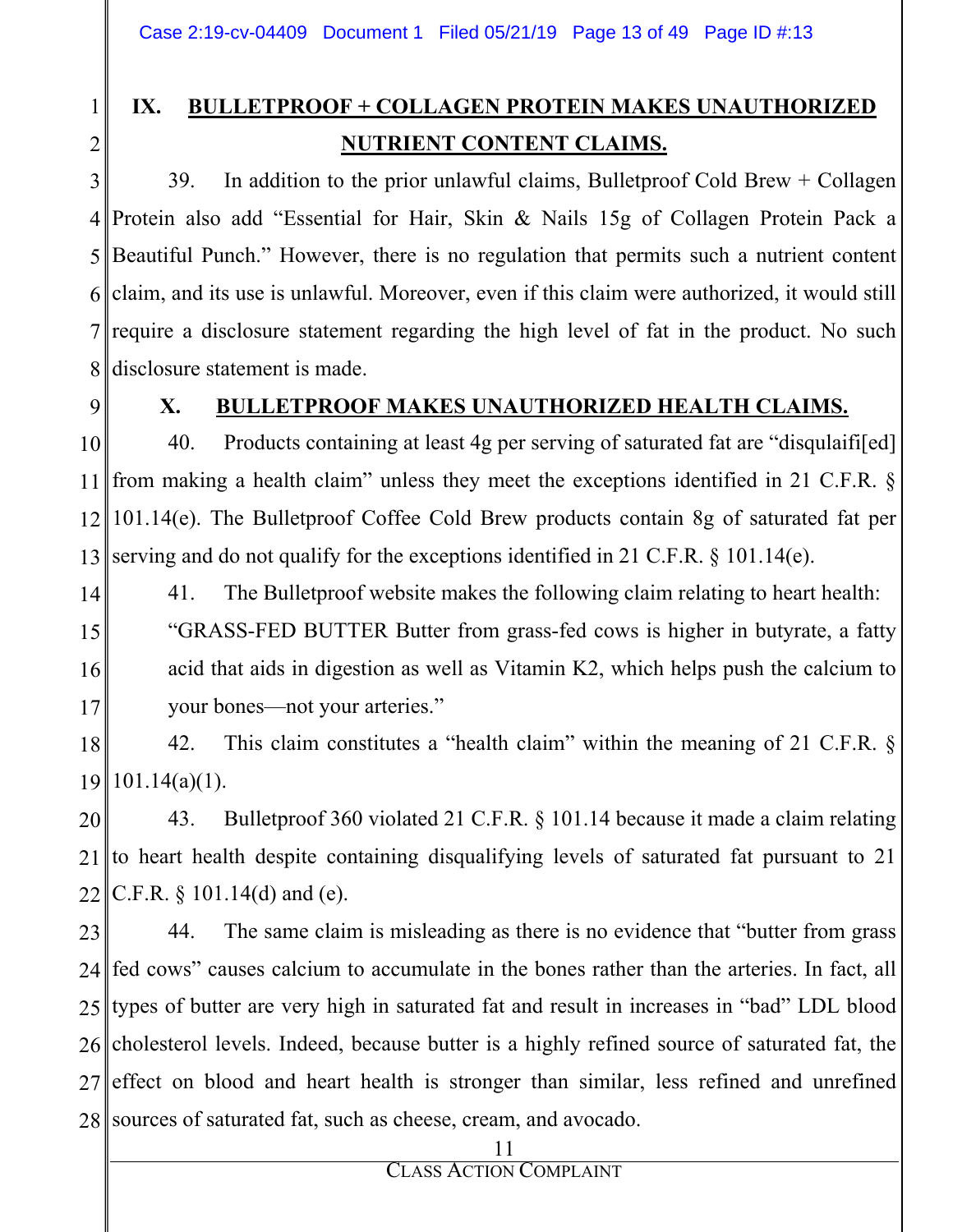Case 2:19-cv-04409 Document 1 Filed 05/21/19 Page 14 of 49 Page ID #:14

## **XI. BULLETPROOF IS FALSE, MISLEADING, AND MISBRANDED.**

2 3 45. It is unlawful to manufacture or sell any food or drug that is misbranded. 21 U.S.C.  $\S 331(a)$ , (b), (c), & (g).

4 5 6 46. A food or drug is misbranded "[i]f its labeling is false or misleading in any particular." 21 U.S.C. § 352(a)(1) (misbranded drugs); 21 U.S.C. § 343(a) (misbranded food).

7 8 9 10 directions for use," and are misbranded under 21 U.S.C. § 352(f)(1); Cal. Health & Saf. 11 47. Because Bulletproof Cold Brew Coffee claims to treat conditions not amenable to self-diagnosis, directions cannot be written such that a layperson can safely use these products to treat those conditions. The labels therefore lack "adequate Code § 111375(a).

12 13 they bear the seal "Rainforest Alliance Certified." The Rainforest Alliance website 14 reveals that neither Defendant nor the Bulletproof Cold Brew products are certified by 15 the Rainforest Alliance, though more than 100 other coffee companies are listed as 16 certified. Defendant claims that it purchases its coffee beans from certified farms, 17 however simply doing this is not enough to earn the Rainforest Alliance Seal. This 18 practice also violates specific provisions of the CLRA relating to false claims of 19 certification by third parties. *See* Cal. Civ. Code § 1770(2), (3), & (5). 48. In addition, the products are deceptively labeled and misbranded because

20 21 22 49. Neither the labels nor the website state in boldface type that "This statement has not been evaluated by the Food and Drug Administration. This product is not intended to diagnose, treat, cure, or prevent any disease." 21 U.S.C. § 343(r)(6)(C).

23 24 25 50. Defendant's false and misleading conduct also violates California's several consumer protection laws. *See* Cal. Bus. & Prof. Code §§ 17200, *et seq.*, Cal. Civ. Code § 1750, *et seq*.

26

1

- 27
- 28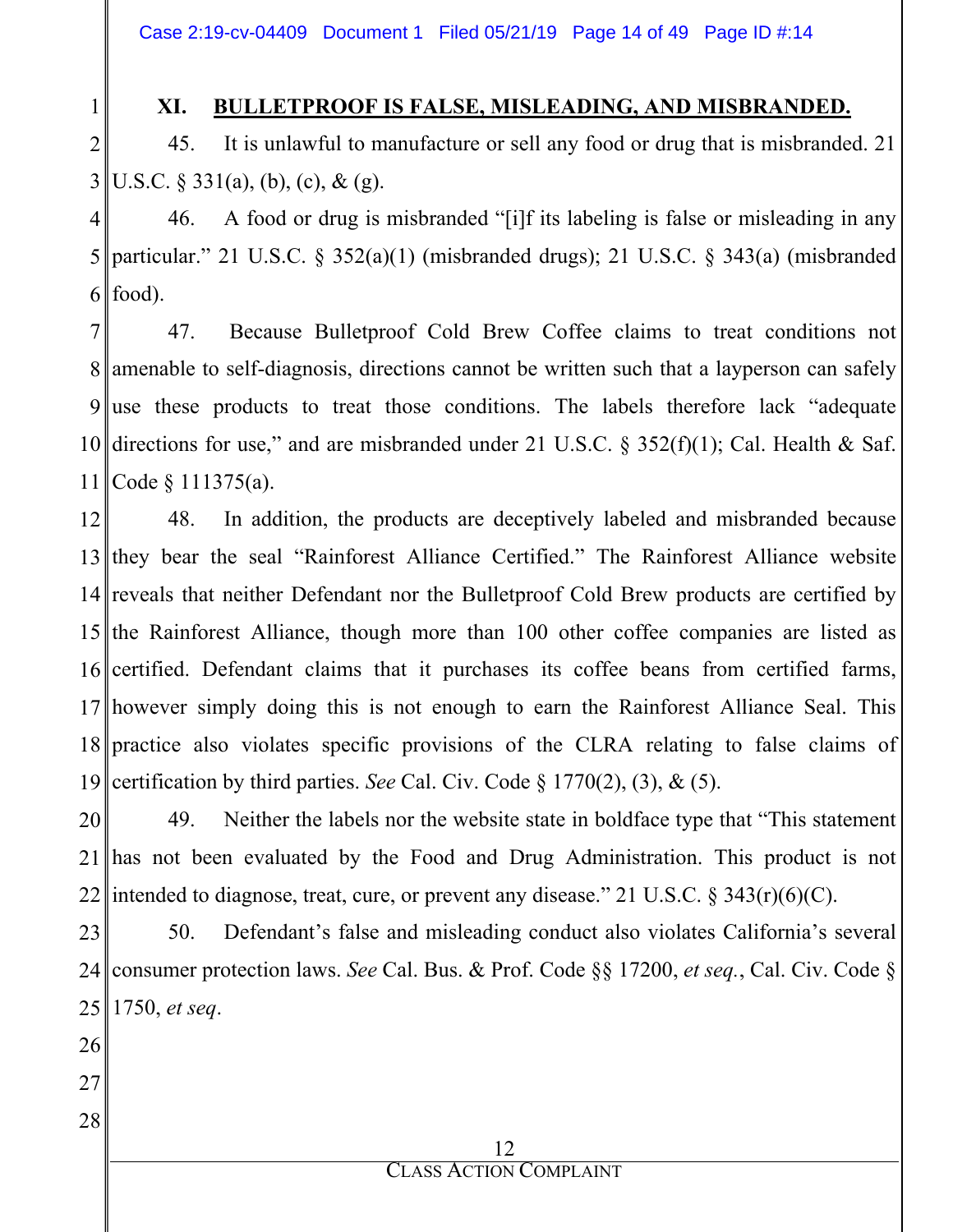## **XII. PLAINTIFF'S PURCHASES OF BULLETPROOF COFFEE**

2 3 in the last two years at Whole Foods Market located at 24130 Valencia Blvd., Santa 4 Clarita. 51. Plaintiff Tiffni Altes purchased Bulletproof Cold Brew Coffee at least twice

5 6 known that they were unlawfully labeled, misbranded, contained false claims, and an 7 52. Plaintiff would not have purchased Bulletproof Cold Brew products had she unapproved new drug.

8 9 Defendant's deceptive advertising. She was denied the benefit of the bargain when she 10 decided to purchase Bulletproof Cold Brew products instead of other coffee products 11 53. Plaintiff suffered injury in fact and lost money or property as a result of which are neither unlawful or falsely advertised.

12

25

1

# **XIII. CLASS ACTION ALLEGATIONS**

13 14 15 54. Plaintiff brings this action on behalf of herself and all others similarly situated (the "Class"), excluding Defendants' officers, directors, and employees, and the Court, their officers, and their families.

- 16 55. The Class is defined as follows:
- 17 18 19 All citizens of California who purchased Bulletproof Cold Brew Coffee products in California from May 21, 2015 to the time when class notice is issued.
	- 56. Questions of law and fact common to Plaintiff and the Classes include:
- 20 21 22 a. Whether Defendant's conduct constitutes a violation of the California Consumer Legal Remedies Act;
- 23 24 b. Whether Defendant's conduct constitutes a violation of the unlawful prong of California's Unfair Competition Law;
	- c. Whether Defendant's conduct was immoral, unethical, unscrupulous, or substantially injurious to consumers;
- 26 27 28 d. Whether the slight utility Defendant realizes as a result of its conduct outweighs the gravity of the harm the conduct causes to their victims;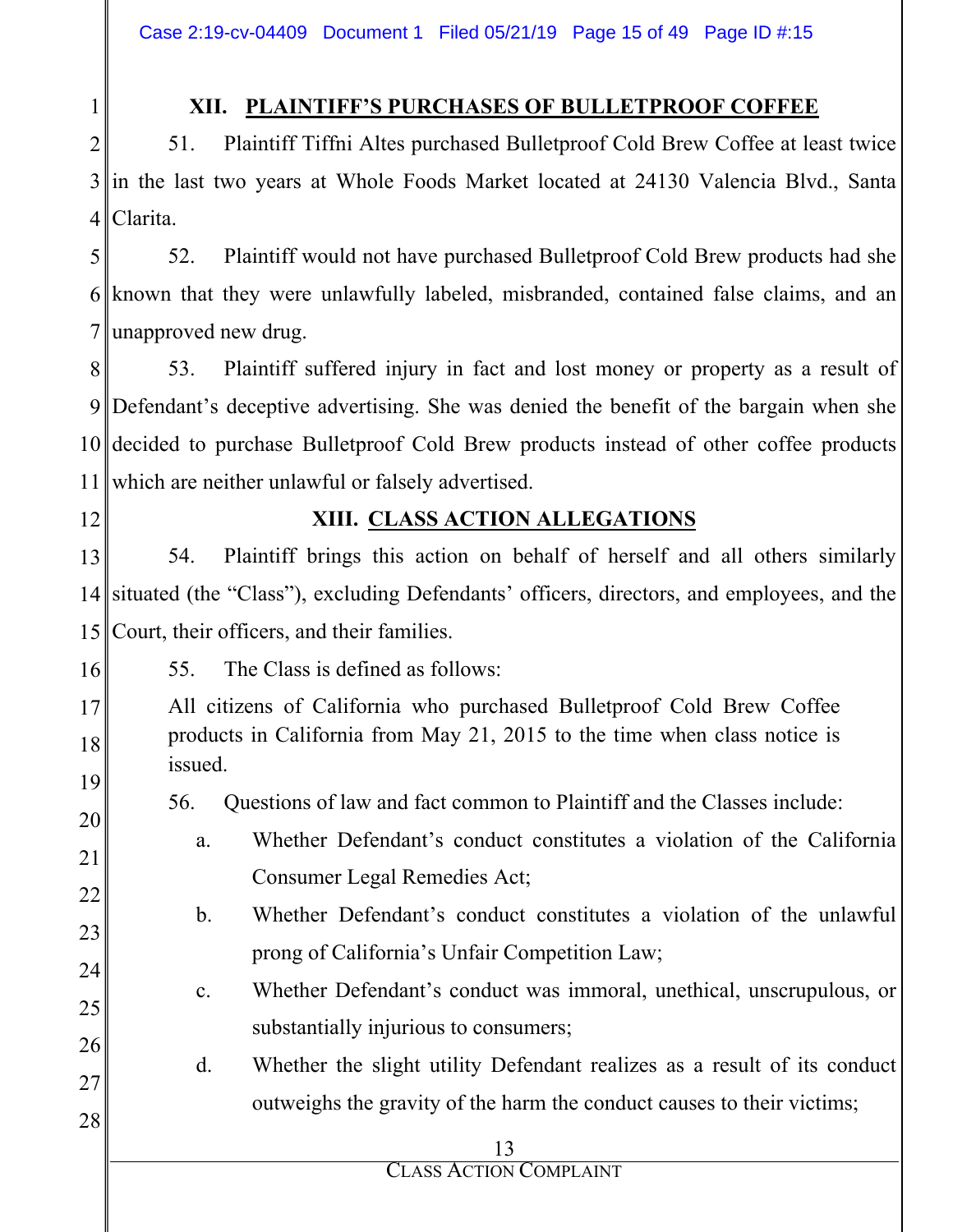| e.             | Whether Defendant's conduct violated public policy as declared by          |
|----------------|----------------------------------------------------------------------------|
|                | specific constitutional, statutory, or regulatory provisions;              |
| f.             | Whether the Bulletproof Cold Brew products are unapproved new drugs;       |
| g.             | Whether the product label fails to comply with FDA regulations;            |
| $h$ .          | Whether Defendant fraudulently omitted material information in             |
|                | advertising Bulletproof Cold Brew Coffee as safe and effective;            |
| $\mathbf{i}$ . | Whether Defendant sold and distributed Bulletproof Cold Brew Coffee to     |
|                | the public in packaging that was false, at variance with the truth,        |
|                | misleading, likely to deceive, and/or had the capacity to deceive the      |
|                | public and/or a reasonable consumer;                                       |
| j.             | Whether the Class is entitled to actual damages, restitution, rescission,  |
|                | punitive damages, attorneys' fees and costs, injunctive, and/or any other  |
|                | relief;                                                                    |
| k.             | Whether Defendant's conduct was knowing, or whether Defendant              |
|                | reasonably should have known of the conduct;                               |
| $\mathbf{1}$ . | Whether Defendant acted willfully, recklessly, negligently, or with gross  |
|                | negligence in violation of the law as alleged herein;                      |
| m.             | Whether the injury to consumers from Defendant's practices is              |
|                | substantial;                                                               |
| n.             | Whether any applicable statute of limitations should be tolled on behalf   |
|                | of the Class;                                                              |
| 0.             | Whether members of the Class are entitled to restitution and, if so, the   |
|                | correct measure of restitution;                                            |
| p.             | Whether members of the Class are entitled to an injunction and, if so, its |
|                | terms; and                                                                 |
| q.             | Whether members of the Class are entitled to any further relief.           |
| 57.            | By purchasing the Bullet proof Cold Brew products, all Class members were  |
|                | subjected to the same wrongful conduct.                                    |
|                | 14<br>CLASS ACTION COMPLAINT                                               |
|                | 10<br>18<br>19                                                             |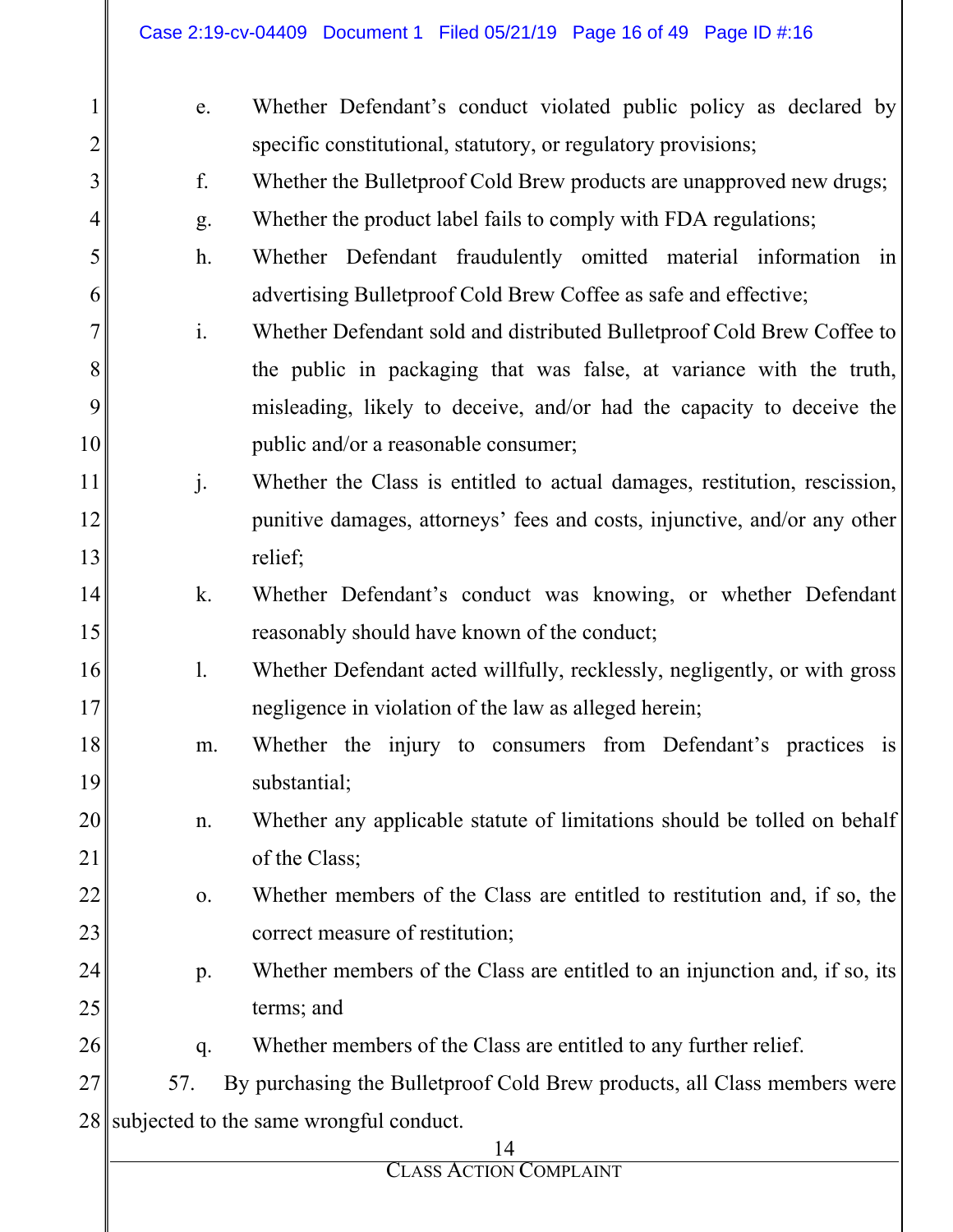Case 2:19-cv-04409 Document 1 Filed 05/21/19 Page 17 of 49 Page ID #:17

1 2 58. All Class members were subjected to the same economic harm when they purchased Bulletproof Cold Brew products and suffered economic injury.

3 4 interests that are incompatible with the interests of the Class, and has retained counsel 5 59. Plaintiff will fairly and adequately protect the interests of the Class, has no competent and experienced in class litigation.

6 7 8 60. The Class is sufficiently numerous, as it includes thousands of individuals who purchased Bulletproof Cold Brew products throughout California during the Class Period.

9 10 class action procedures, it would be infeasible for Class members to redress the wrongs 11 61. The relief sought for each Class member is small. Absent the availability of done to them.

12 13 final injunctive relief or declaratory relief appropriate concerning the Class as a whole. 62. Defendant has acted on grounds applicable to the Class, thereby making

14

15

## **XIV. CAUSES OF ACTION**

### **First Cause of Action**

#### 16 17 **California Unfair Competition Law, Cal. Bus. & Prof. Code §§ 17200** *et seq.* **Unfair Conduct**

18 19 20 forth herein. 63. In this and every cause of action, Plaintiff realleges and incorporates by reference each and every allegation contained elsewhere in this Complaint, as if fully set

21 22 64. Cal. Bus. & Prof. Code § 17200 prohibits any "unlawful, unfair or fraudulent business act or practice."

23 24 65. Defendant's unlawful and deceptive advertising allowed it to sell more units of the Bulletproof Cold Brew products, and at a higher price.

25 26 Defendant as alleged herein constitute "unfair" business acts and practices because 27 Defendant's conduct is: 66. The acts, omissions, misrepresentations, practices, and non-disclosures of

28 a. immoral, unethical, unscrupulous, and offends public policy;

15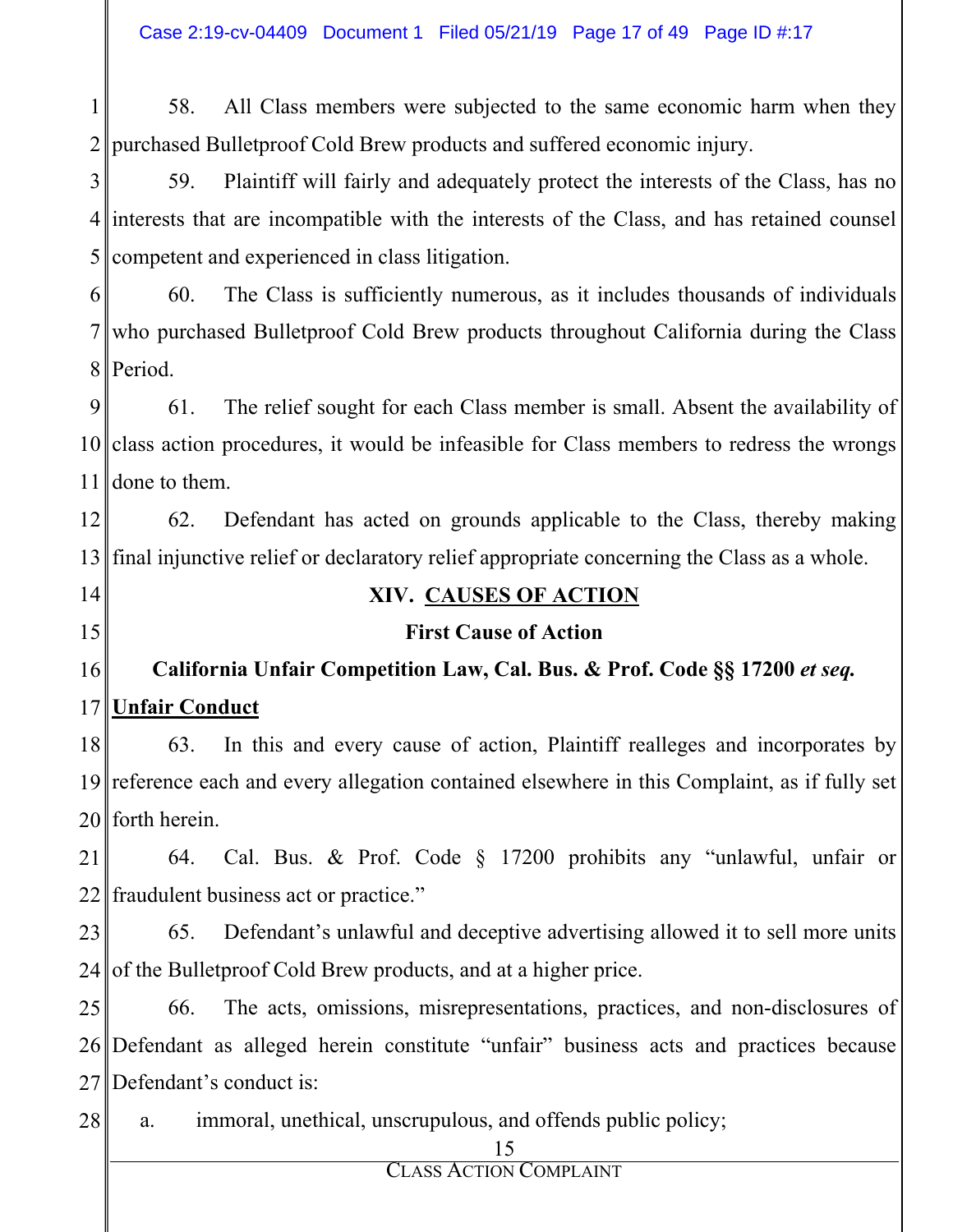- b. the gravity of Defendant's conduct outweighs any conceivable benefit of such conduct; and
- 3 4

5

1

2

c. the injury to consumers caused by Defendant's conduct is substantial, not outweighed by any countervailing benefits to consumers or competition, and not one that consumers themselves could reasonably have avoided.

6 7 8 9 commence a corrective advertising campaign; and awarding restitution of all monies 10 from the sale of the Bulletproof Cold Brew products in an amount of \$15 million or a 11 67. In accordance with Cal. Bus. & Prof. Code § 17203, Plaintiff seeks an order enjoining Defendant from continuing to conduct business through unfair acts and practices and to commence a corrective advertising campaign; requiring Defendant to greater amount to be proven at trial.

## 12 **Unlawful Conduct**

13 14 products that were fraudulently advertised and illegally offered for sale. The Bulletproof 15 16 throughout California. 68. Defendant made and distributed, throughout California and in this County, Cold Brew Coffee products were placed into commerce by Defendant and sold

17 18 fraudulent business act or practice." 69. Cal. Bus. & Prof. Code § 17200 prohibits any "unlawful, unfair or

19 20 of the Federal Food, Drug, and Cosmetic Act ("FDCA"): 70. Defendant's conduct is "unlawful" because it violated the following portions

- 21 22
- 21 U.S.C.  $\S$  331(a), prohibiting the "introduction or delivery for introduction into interstate commerce of any food, drug, device, tobacco product, or cosmetic that is adulterated or misbranded";
- 24

23

- 21 U.S.C. § 331(b), prohibiting the "adulteration or misbranding of any food, drug, device, tobacco product, or cosmetic in interstate commerce";
- 26

25

• 21 U.S.C.  $\S 355(a)$ , prohibiting the sale of unapproved new drugs.

27 28 71. Defendant's conduct is further "unlawful" because Defendant made a "health claim" as defined by 21 C.F.R. § 101.14(a) despite containing a disqualifying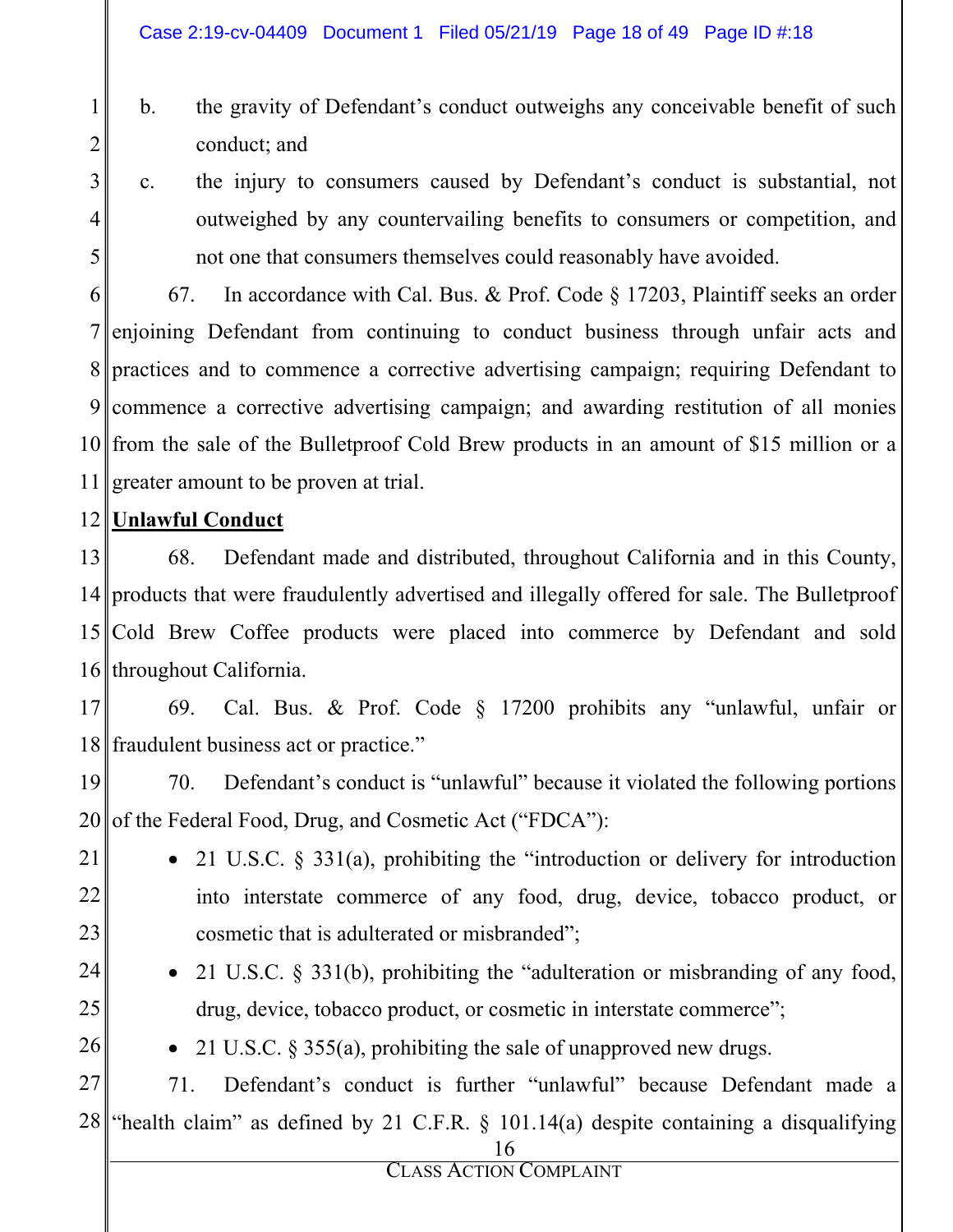1 level of saturated fat pursuant to 21 C.F.R. § 101.14(d) and failing to meet any of the 2 exceptions identified in 21 C.F.R. § 101.14(e).

3  $4\|$ 72. Defendant's conduct also violates other provisions of California law including, *inter alia*:

- 5 6 7 • Cal. Health & Saf. Code § 110100 et seq., which adopts all FDA regulations as state regulations; • Cal. Health & Saf. Code  $\S$  110398, "It is unlawful for any person to advertise
	- any food, drug, device, or cosmetic that is adulterated or misbranded";
	- Cal. Health & Saf. Code §§ 111330, 111440, 111445, 111450, prohibiting manufacture, distribution, and sale of misbranded drugs;
		- Cal. Health & Saf. Code  $\S$ § 110660, 110765, 110770, prohibiting manufacture, distribution, and sale of misbranded food;
	- Cal. Health & Saf. Code § 111550, prohibiting sale of new drug unless approved under 21 U.S.C. § 355;
- 15 16 • Cal. Civ. Code § 1770(a), prohibiting misleading practices in relation to the sale of goods;
- 17

8

9

10

11

12

13

14

• Cal. Bus. & Prof. Code  $\S 17200$  et seq., prohibiting fraudulent business activity.

18 19 20 73. The unlawful and fraudulent marketing and advertising of the Bulletproof Cold Brew products constitutes a violation of the FDCA and the Sherman Law and, as such, violated the "unlawful" prong of the UCL.

21 22 74. Defendant's unlawful and deceptive advertising allowed it to sell more units of the Bulletproof Cold Brew products, and at a higher price.

23 24 25 26 27 28 75. In accordance with Cal. Bus. & Prof. Code § 17203, Plaintiff seeks an order enjoining Defendant from continuing to conduct business through unlawful acts and practices and to commence a corrective advertising campaign; requiring Defendant to commence a corrective advertising campaign; and awarding restitution of all monies from the sale of the Bulletproof Cold Brew products in an amount of \$15 million or a greater amount to be proven at trial.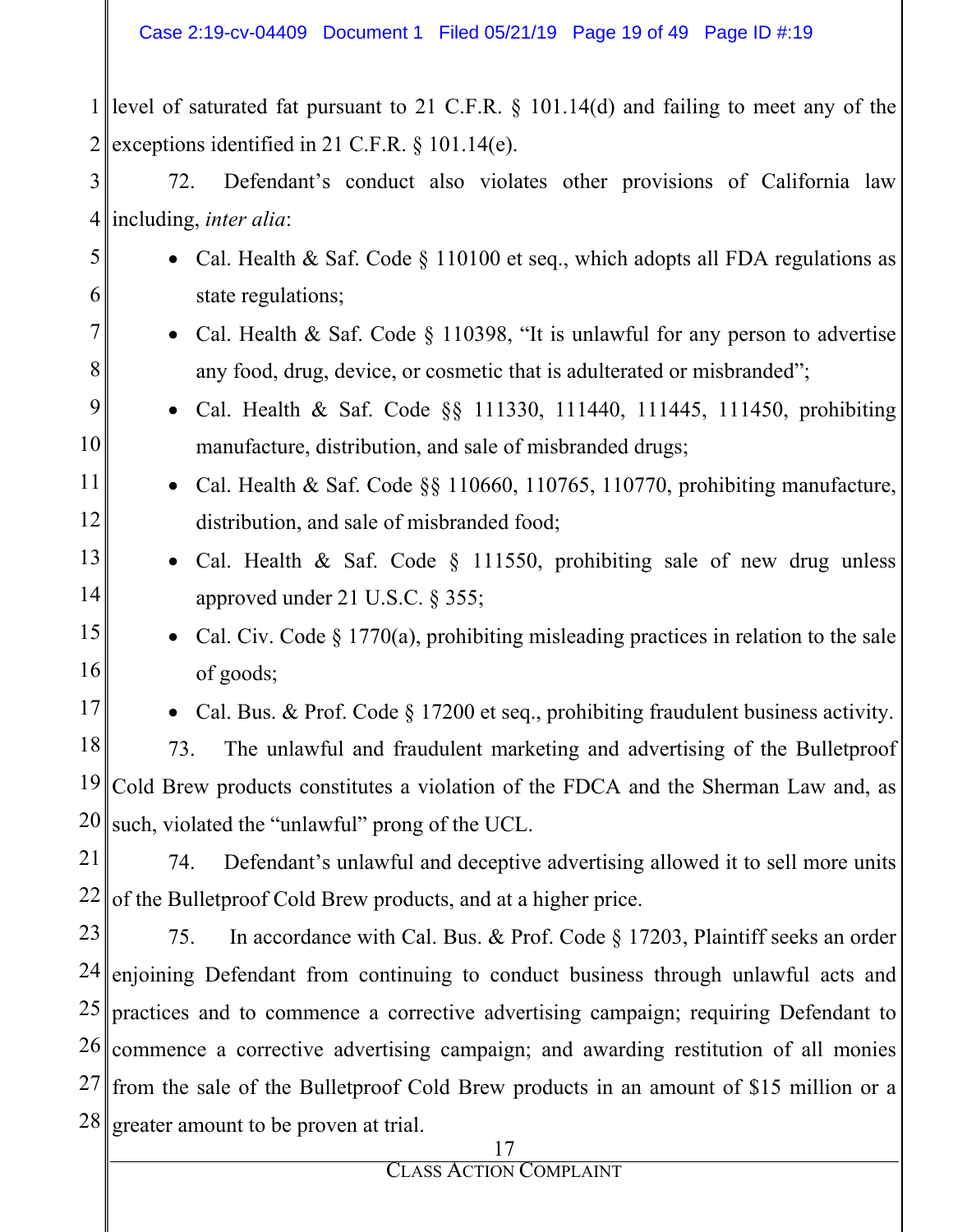#### 1 **Fraudulent Conduct**

2 3 76. Cal. Bus. & Prof. Code § 17200 prohibits any "unlawful, unfair or fraudulent business act or practice."

4 5 Defendant as alleged herein constitute "fraudulent" business acts and practices in that 6 Defendant's conduct has a likelihood, capacity or tendency to deceive Plaintiff, the Class, 7 77. The acts, omissions, misrepresentations, practices, and non-disclosures of and the general public.

8 9 enjoining Defendant from continuing to conduct business through fraudulent acts and 10 practices and to commence a corrective advertising campaign; requiring Defendant to 11 commence a corrective advertising campaign; and awarding restitution of all monies 12 from the sale of the Bulletproof Cold Brew products in an amount of \$15 million or a 13 greater amount to be proven at trial. 78. In accordance with Cal. Bus. & Prof. Code § 17203, Plaintiff seeks an order

- 14
- 15

### **Second Cause of Action**

## **Consumer Legal Remedies Act, Cal. Civ. Code §§ 1750** *et seq.*

16 17 18 household purposes. 79. The CLRA prohibits deceptive practices in connection with the conduct of a business that provides goods, property, or services primarily for personal, family, or

19 20 the purchase and use of the Bulletproof Cold Brew products primarily for personal, 21 22 80. Defendant's policies, acts and practices were designed to, and did, result in family, or household purposes, and violated and continue to violate the following sections of the CLRA:

- 23 24 a. § 1770(a)(3), misrepresenting the affiliation, connection with, or association with, or certification by, another;
- 25 26 b.  $\S$  1770(a)(5): representing that goods have characteristics, uses, or benefits which they do not have;
- 27 28 c.  $\S$  1770(a)(7): representing that goods are of a particular standard, quality, or grade if they are of another;

#### 18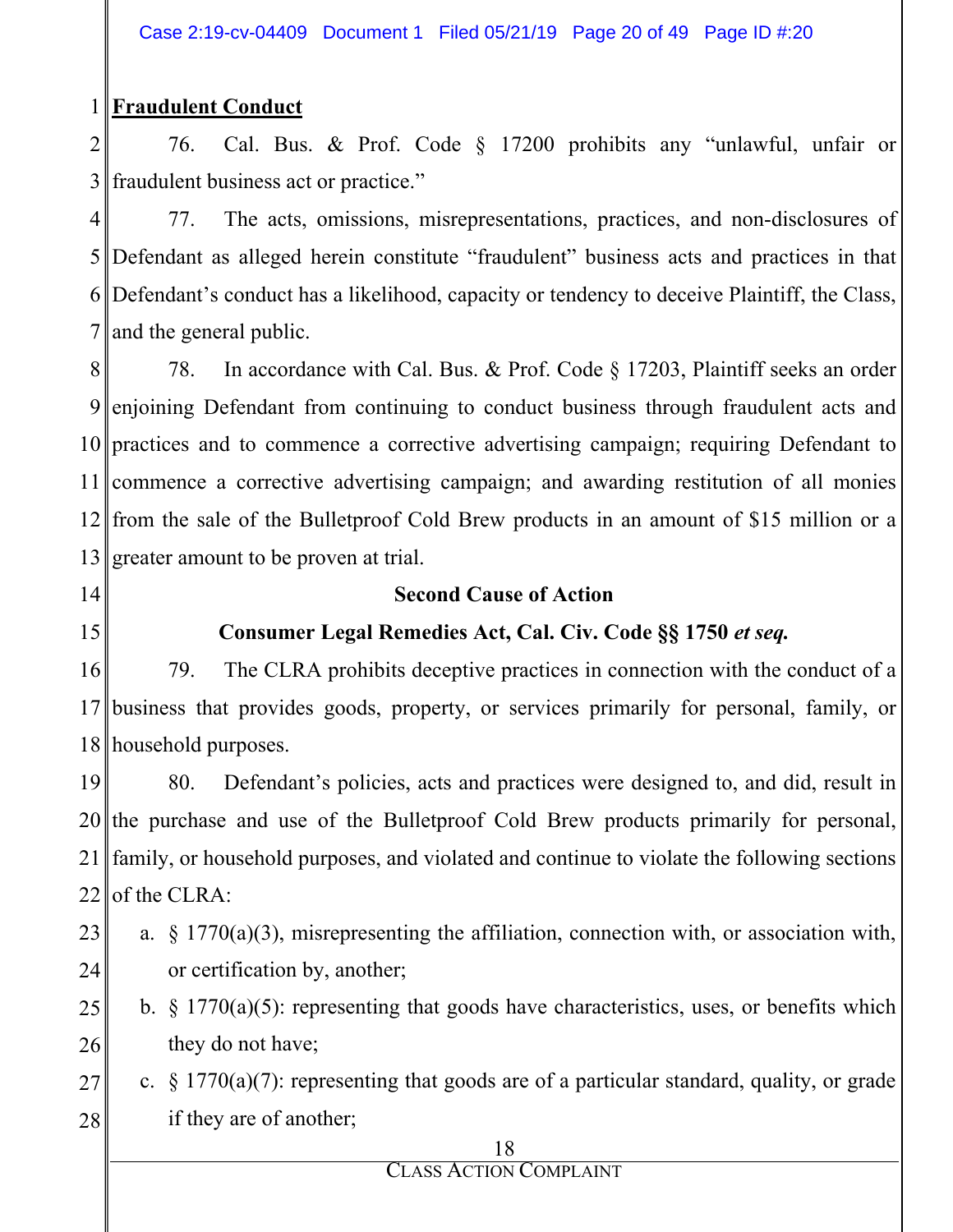d. § 1770(a)(9): advertising goods with intent not to sell them as advertised; and

e. § 1770(a)(16): representing the subject of a transaction has been supplied in accordance with a previous representation when it has not.

4 5 81. As a result, Plaintiff and the Class have suffered irreparable harm and are entitled to injunctive relief and restitution.

6 7 8 82. As a further result, Plaintiff and the Class have suffered damages, and because the conduct was deliberate, immoral, oppressive, made with malice and/or contrary to public policy, they are entitled to punitive or exemplary damages.

9 10 of her claims on April 11, 2019. Defendant received Plaintiff's written notice on April 11 15, 2019 and replied on May 8, 2019. Pursuant to section 1782 *et seq*. of the CLRA, 12 13 1770 of the Act as to the Bulletproof Cold Brew products and demanded that Defendant 14 rectify the problems associated with the actions detailed above and give notice to all 15 83. In compliance with Civ. Code § 1782, Plaintiff sent Defendant written notice Plaintiff notified Defendant in writing by certified mail of the particular violations of § affected consumers of its intent to so act.

16 17 Brew products constituted, and constitute, a continuing course of conduct in violation of 18 19 20 injured Plaintiff and the Class. 84. Defendant's wrongful business practices regarding the Bulletproof Cold the CLRA since Defendant is still representing that the Bulletproof Cold Brew products have characteristics, uses, benefits, and abilities which are false and misleading, and have

21

1

2

3

## **XV. PRAYER FOR RELIEF**

22 23 WHEREFORE, Plaintiff, on behalf of herself, all others similarly situated, and the general public, prays for judgment against Defendant as follows:

- 24 25 26 27 A. An order confirming that this class action is properly maintainable as a class action as defined above, appointing Plaintiff Tiffni Altes and her undersigned counsel to represent the Class, and requiring Defendants to bear the cost of class notice;
- 19 28 B. An order requiring Defendants pay restitution and damages to Plaintiff and